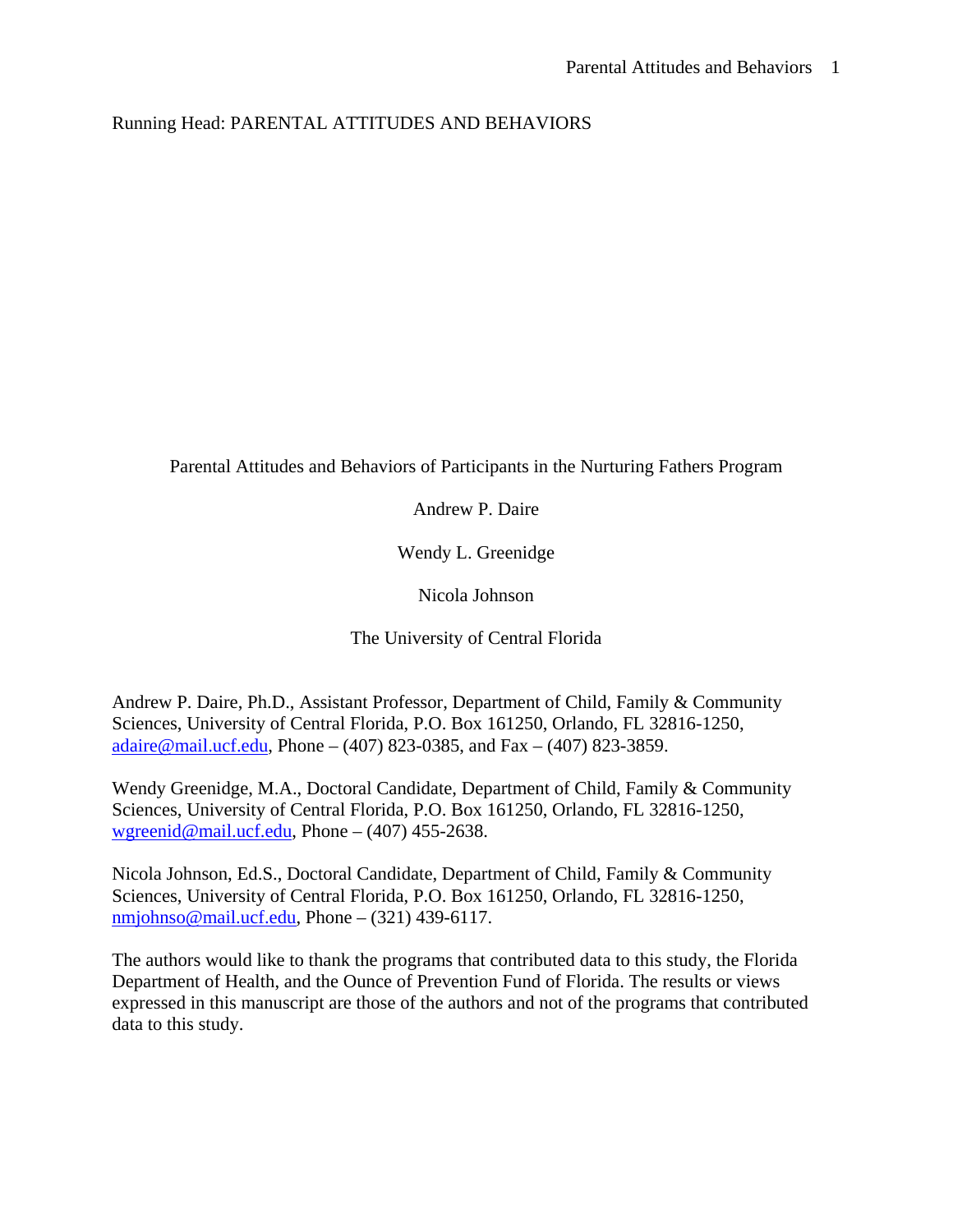Abstract

The presence of a nurturing father is crucial in fostering healthy child and adolescent development and overall well-being. This study examines the impact of the Nurturing Father's Program on parenting attitudes and behavior of its participants as measured by the Adult and Adolescent Parenting Inventory  $-2$ . Results indicate that participants have significantly positive increases in overall parenting attitudes and behaviors along with significant increases in the five AAPI-2 subscales (expectations, empathy, corporal punishment, role-reversal, and power/independence). Education level is positively related to these gains, while age is negatively correlated. Additionally, married fathers show significantly greater gains in the program than fathers who are single or separated/divorced. The authors discuss the results and offer suggestions for future research.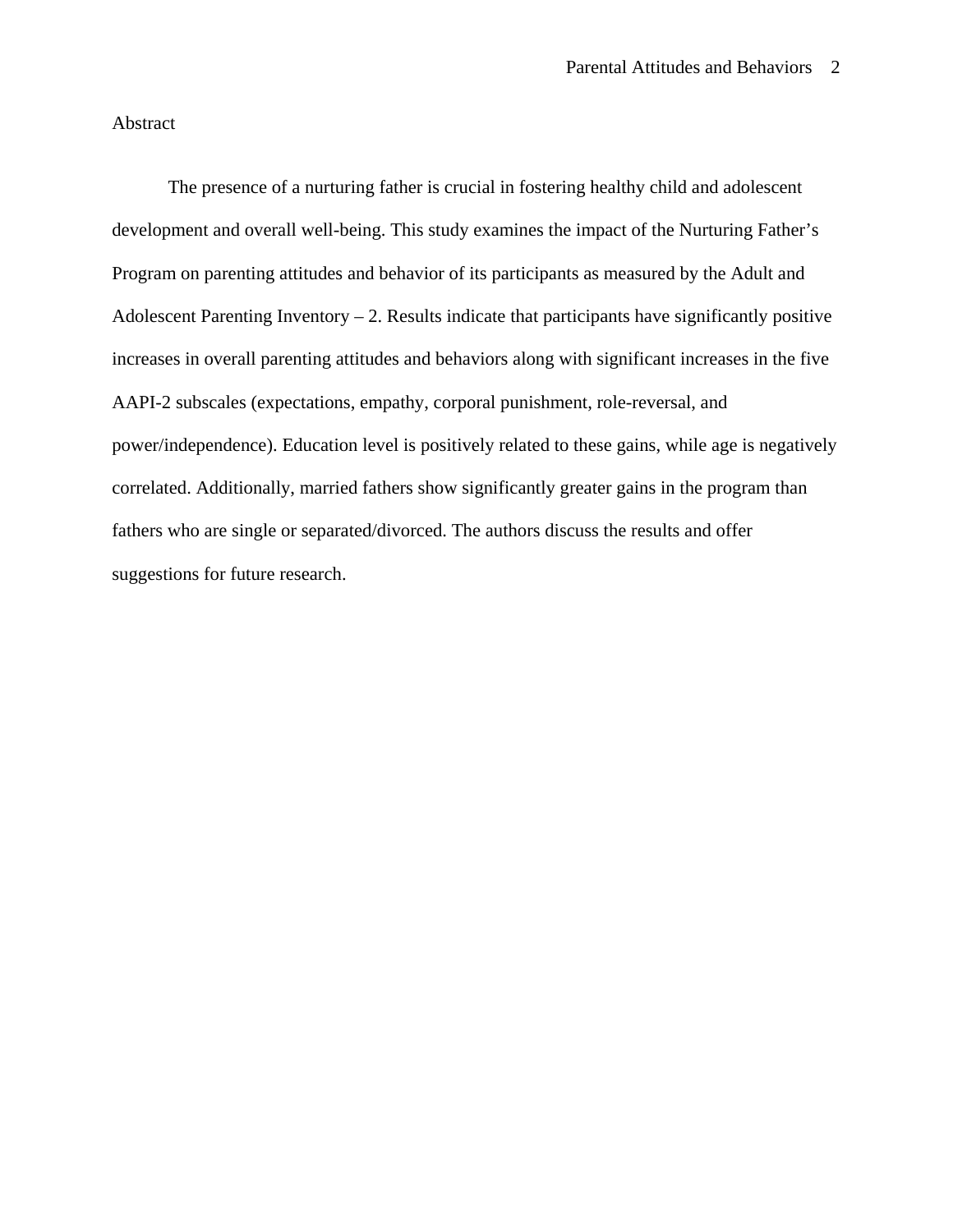Parental Attitudes and Behaviors of Participants in the Nurturing Father's Program

 The presence of a nurturing father is crucial in fostering healthy child and adolescent development and overall well-being. Bowlby (1969) states that infants construct necessary attachment relationships with many key people in their lives, especially parents. Other researchers highlight the value of father involvement (Black, Dubowitz, & Starr, 1999; Lewis, 1997; Palkovitz, 2002). Research on father involvement continues to gain an increasing amount of attention (Day & Lamb, 2004; Schwartz & Finley, 2005), still, current research reveals that overall, fathers have less involvement with their children than mothers, and this involvement further decreases following divorce ( Henley & Pasley, 2005; Pleck, 1997). The Nurturing Father's Program (Perlman, 1998) "was created to cultivate and support attitudes and skills for male nurturance, hoping to benefit men, women, and children in family relationships" (p. xi). This study investigates the impact that the Nurturing Father's Program had on the parental attitudes of its participants.

 Many studies demonstrate that the mere presence of fathers does little to influence positive outcomes. Instead it is the quality of the father-child relationship that results in better functioning individuals (Dubowitz, Black, Cox, Kerr, Litrownik, Radhakrishna, English, Scheider & Runyan, 2001). Some of these positive effects include increased self control, selfesteem, and social competence (Amato, 1984); increased cognitive competence, empathy and internal locus of control (Pleck, 1997); decreased psychological effects from bullying (Flouri & Buchanan, 2002); and overall psychological well-being and health (Rohner, 1998).

 The negative impact that low or little father involvement has on the development and overall adjustment of children has also been well documented. Poor child rearing and in particular, "poor supervision, harsh discipline, parental disharmony, rejection of the child and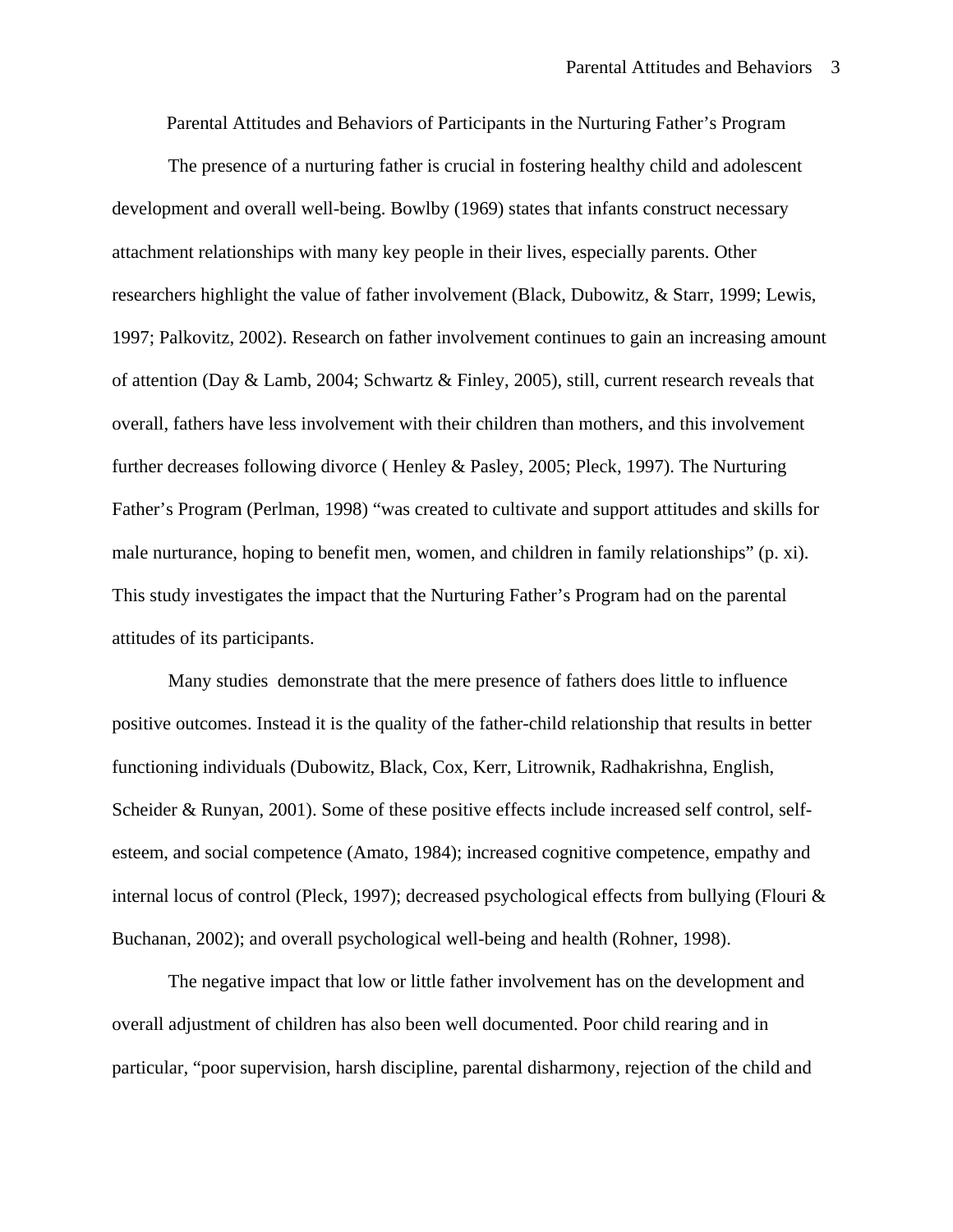low involvement" relates to antisocial behavior problems in children (Flouri & Buchanan, 2002) and other externalizing child behaviors such as conduct problems or delinquent behavior (DeKlyen, Speltz & Greenberg, 1998; Webster-Stratton, 1996). In fact, Biller & Kimpton (1997) argues that among delinquents, the abusive father is less common than the father who has been "chronically neglectful" (p.155), gives little direction, and shows no interest in nor shares in activities with children.

Lamb (1987) provides three components of paternal involvement that he believes to be crucial in the overall well-being of children: (1) *engagement* (which includes direct contact, care giving and shared interactions with the child); (2) *accessibility (*which involves a father's presence and availability to the child); and (3) *responsibility* (which includes caring for the child, i.e., making decisions and arranging care) (Cabrera, Tamis-LeMonda, Bradley, Hofferth, & Lamb, 2000; Dubowitz et al., 2001).

Palkovitz (1997) expands Lamb's (1987) model arguing that paternal involvement is a multidimensional construct and proposes 15 major categories: *communication* (talking, listening, expression of affection), *teaching* (role modeling, disciplining, fostering interests and hobbies etc), *monitoring* (knowing their friends, helping with assignments etc), *thought processes* (worrying, planning, praying), *errands* (taking their children to various places/activities, picking up needed items), *caregiving* (feeding, caring, bathing), *child-related maintenance* (laundry, cooking, repairs), *shared interests* (e.g. reading together), *availability* (spending time interacting, attending their activities), *planning* (vacation, birthdays and other important events, planning for future), *shared activities* (playing together), *providing* (food, clothing, housing), affection (hugging, cuddling), *protection* (monitoring activities, ensuring a safe environment), and *supporting emotionality* (being supportive and encouraging the child) (Shoppe-Sullivan,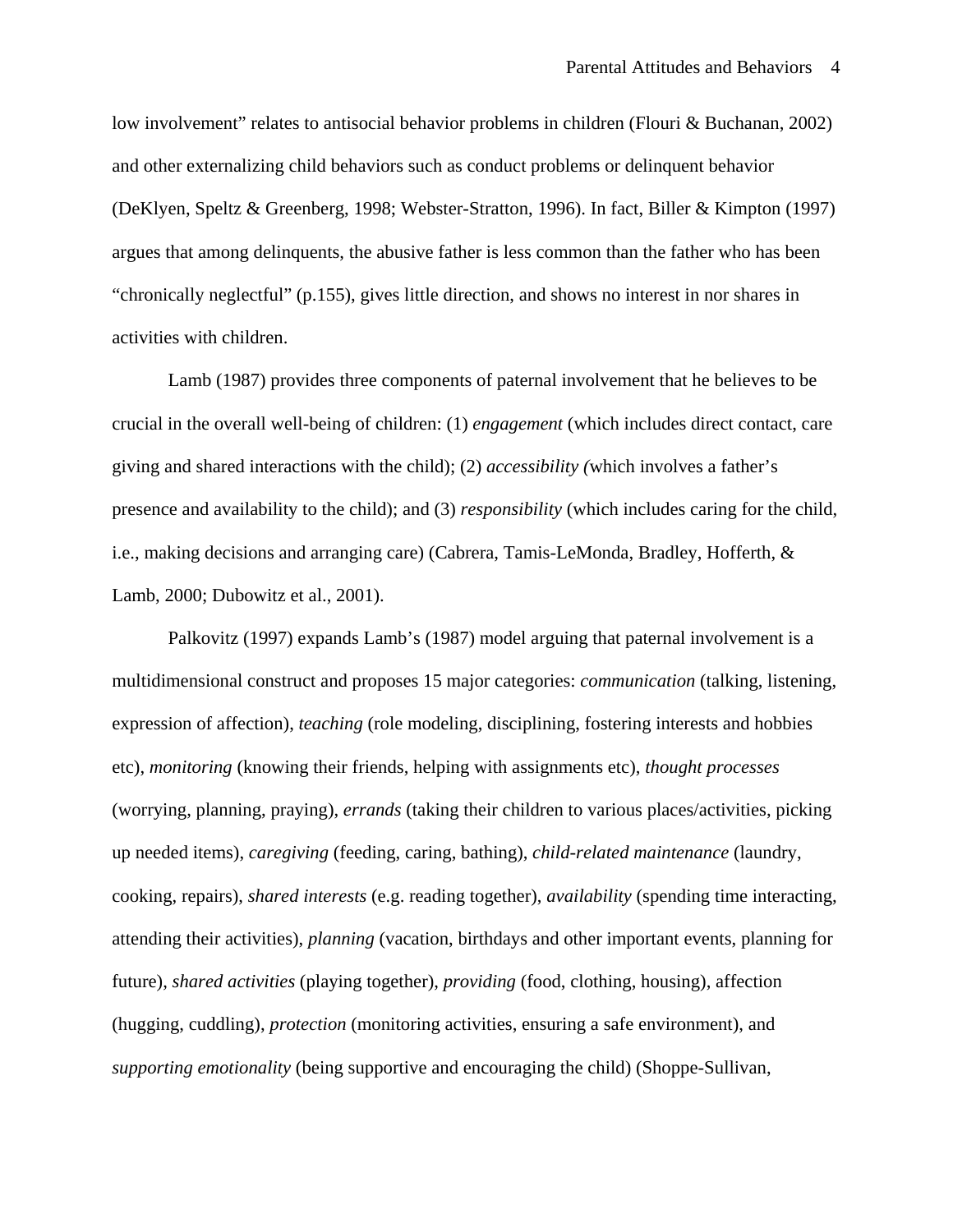McBride, & Ho, 2004). Despite these important strides in the area of fathering and parental involvement, however, there remains a paucity of empirical research on programs and interventions that teach fathering skills. Our study examines the impact of the Nurturing Father's Program on parenting attitudes and behavior of its participants as measured by the Adult and Adolescent Parenting Inventory–2.

# *Nurturing Father's Program*

 The Nurturing Father's Program that has been used across the United States is a groupbased 13-week program that aims to improve parental attitudes of fathers, develop parenting skills, and encourage fathers to be nurturing to themselves first and then to their children. Fathers meet for 2 ½ hours weekly in groups of eight to sixteen.

The program defines a nurturing father as "a man who actively provides guidance, love and support to enhance the development and growth of children for whom he cares" (Perlman, 1998, p. ix). Participants engage in planned discussions and activities that include (1) the roots of fathering, (2) Nurturing Ourselves/Our Children, (3) Fathering Sons/Fathering Daughters, (4) Discipline without violence, (5) Playing with children, (6) Managing anger/resolving conflict, (7) Teamwork with spouse/partner, (8) Balancing work and fathering, (9) Communication and problem solving, (10) Cultural Influences, (11) Dealing with feelings and (12) The father I choose to be.

The researchers' question "What is the impact of the Nurturing Father's Program?" generated three hypotheses: (1) There is no statistically significant change in parental attitudes and behaviors following participation in the Nurturing Father's Program; (2) No relationship exists among educational level, age, and changes in parental attitudes and behaviors following participation in the Nurturing Father's Program; and (3) No differences exists in the changes in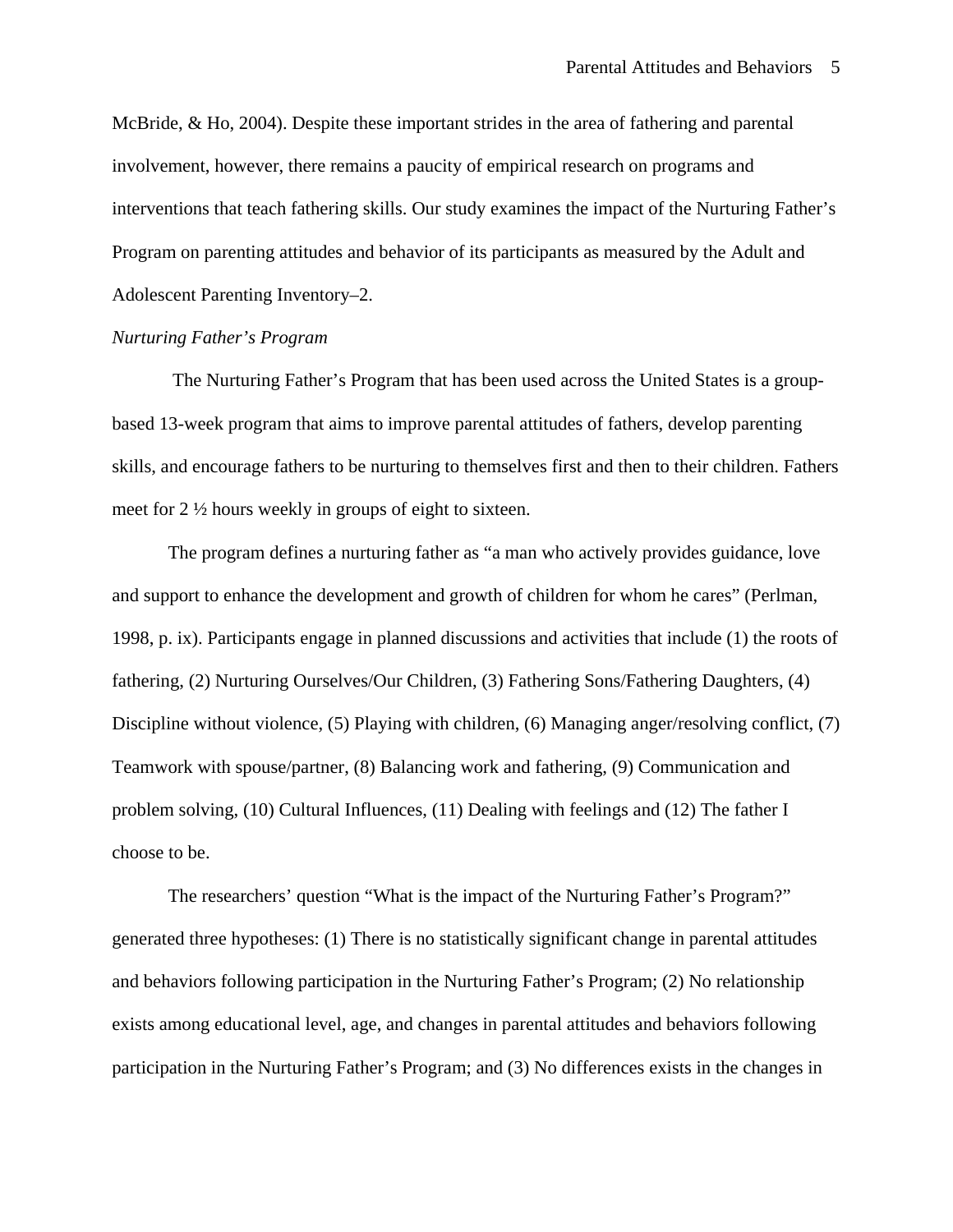parental attitudes and behaviors between single, married, and separated/divorced participants following participation in the Nurturing Father's Program. The researchers used the Adult-Adolescent Parenting Inventory-2 (APPI-2) (Bavolek & Keene, 2001) that measures five areas of child-rearing attitudes and behaviors to evaluate participants before and after their participation in the Nurturing Father's Program.

# Methods

# *Participants*

A total of 1,061 participants from five Nurturing Father's Program implementation sites from across the United States contributed data to the analyses conducted in this study. The majority of the participants were from the *Nurturing Dad's Initiative* and the *Fathers Resource and Networking Center,* funded through the Florida Department of Health and implemented through the Ounce of Prevention Fund of Florida. There were 476 (44.9%) participants from the *Nurturing Dad's Initiative* in Sarasota, FL and 468 (44.1%) from the *Fathers Resource and Networking Center* in Hillsborough County, Florida.; 36 (3.4%) participants from the *Brownstone Work Release Nurturing Fatherhood Program* in Spokane, Washington; 34 (3.2%) from the *SUMA Fatherhood Project* in Cincinnati, Ohio; 22 (2.1%) from the *Dad's Tool Time* project in Charlotte County, Florida; 16 (1.5%) from the *Newport News Healthy Family Initiative* in Newport News, Virginia; and 9 (.6%) from the Family Nurturing Center of Central New York. All programs used the 13-week Nurturing Father's Program (Perlman, 1998) that included pre- and post-administration of the Adult-Adolescent Parenting Inventory-2 (Bavoleck, & Keene, 2001)—Form A (pre-test) on the first day of the program and Form B (post-test) on the final day. The two alternate forms reduce the practice effect that results from the short administration time period.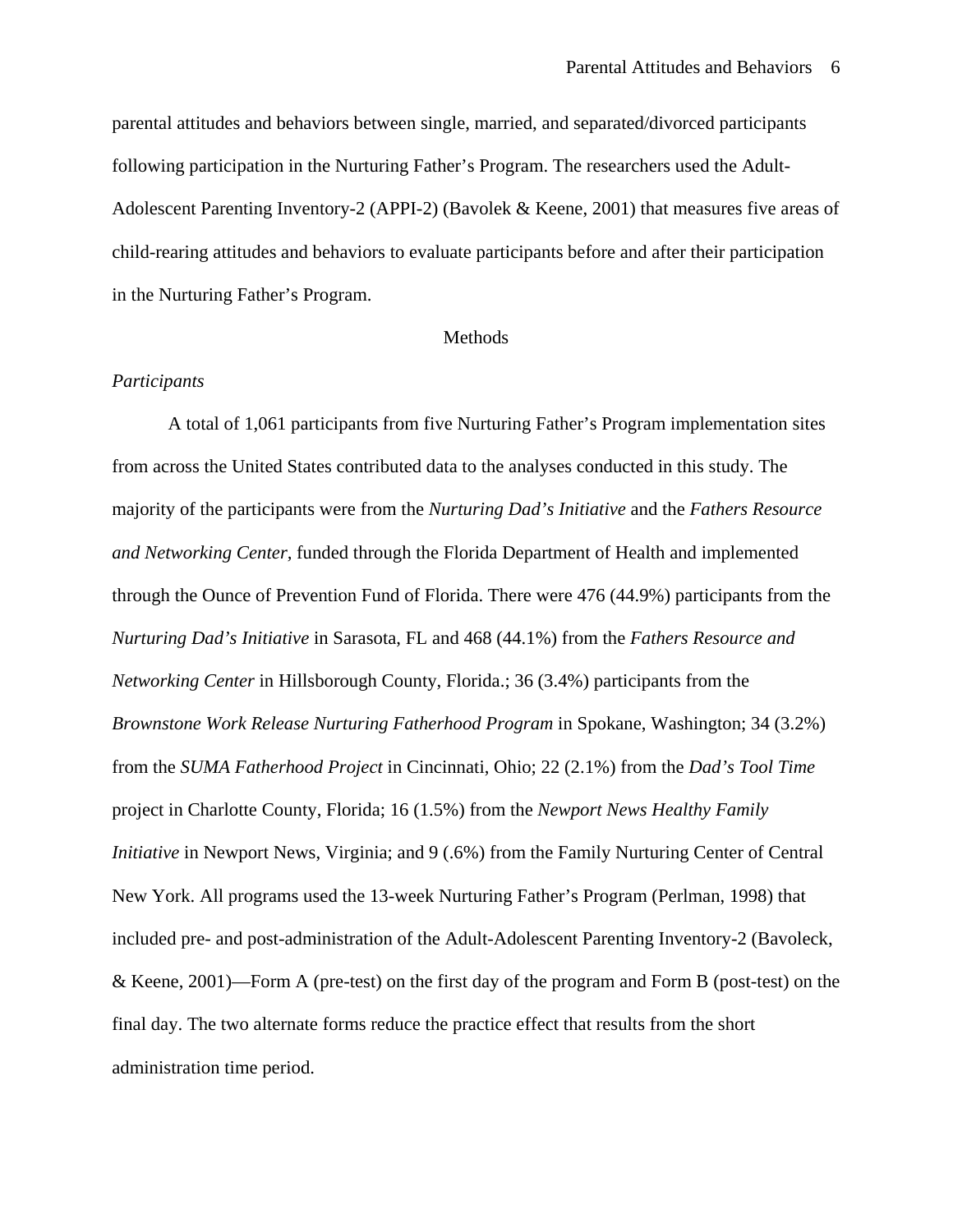# *Instrument*

 The Adult-Adolescent Parenting Inventory-2 (AAPI-2) (Bavolek & Keene, 2001) is a 40 item inventory designed to assess the parenting and child rearing attitudes of adult and adolescent parent and pre-parent populations. Presented in a five-point Likert Scale from Strongly Agree to Strongly Disagree, each inventory takes approximately 20 minutes to administer. Responses to the AAPI-2 provide an index of risk in five specific parenting and child rearing behaviors known to contribute to child abuse and neglect include

- 1. Inappropriate Expectations of Children: High scores indicate a realistic understanding of the developmental capabilities and limitations of children. Low scores indicate a general lack of understanding of children's developmental capabilities;
- 2. Inability to be Empathetically Aware of Children's Needs: High scores indicate a sensitivity and high regard to the needs of children. Low scores indicate low empathetic awareness of children's needs and a difficulty in helping children find ways to meet their needs;
- 3. Belief in the Value of Corporal Punishment: High scores indicate the use of alternative strategies to corporal punishment. Low scores suggest a belief that hitting is the only way children learn to obey rules and stay out of trouble;
- 4. Parent-Child Role Reversal: High scores often indicate an understanding and acceptance of the needs of self and children. Low scores suggest the participant perceives children as objects for adult gratification;
- 5. Oppressing Children's Power and Independence: High scores generally mean parents place a strong value on children feeling empowered. Low scores generally mean parents place a strong emphasis on obedience (Bavolek & Keene, 2001, p. 25).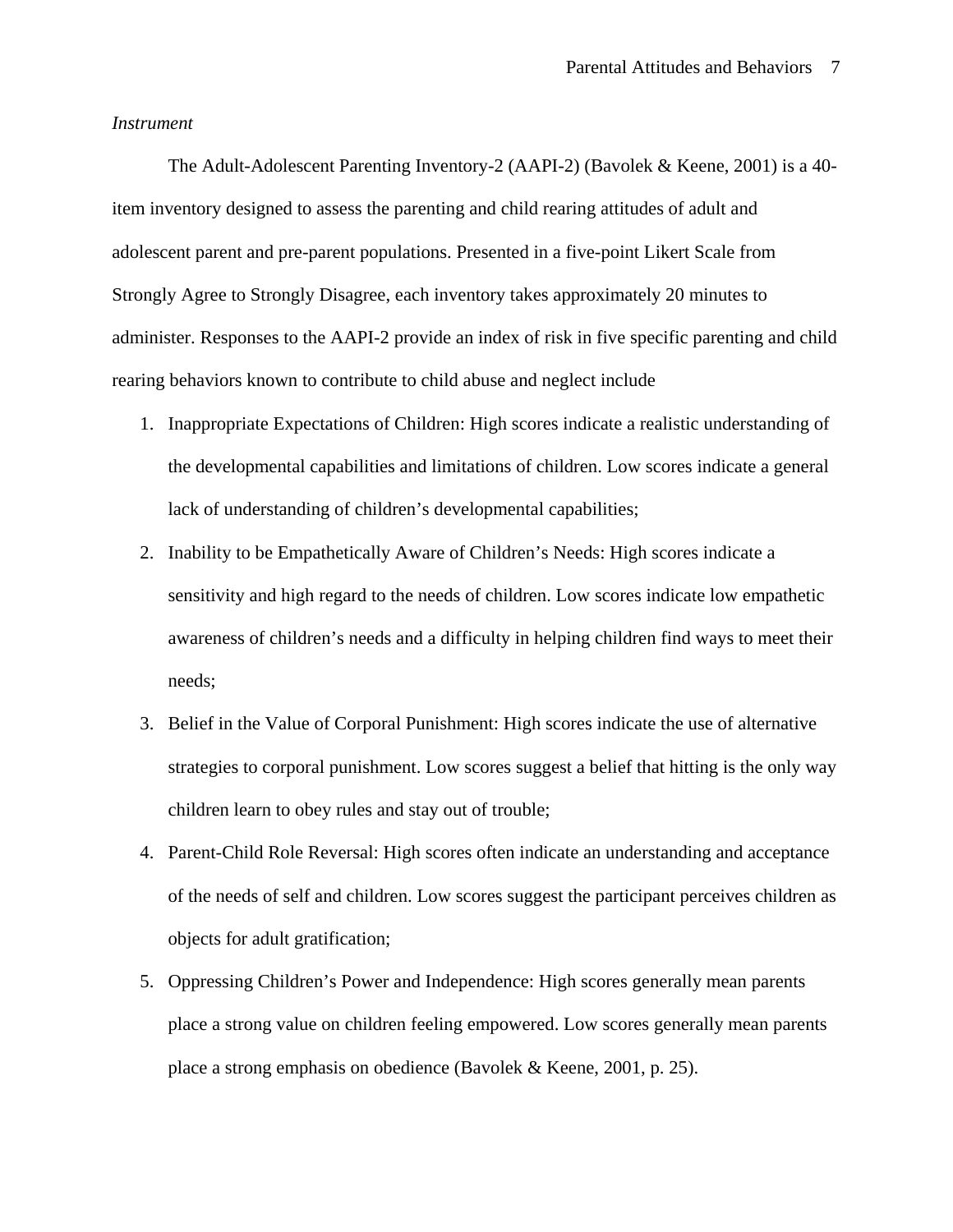The AAPI-2 (Bavolek & Keene, 2001) has strong validity and reliability scores. Reliability coefficients for the five parenting constructs using the Spearman-Brown formula range from .83 to .93 on Form A, .80 to .93 on Form B, and .87 to .96 on Forms A and B combined. The Cronbach alphas range from .80 to .92 on both Forms A and B and .86 to .96 on Forms A and B combined. Content, construct and criterion-related validity demonstrate that the AAPI-2 discriminates between abusive and non-abusive parents in samples of adults and in sample of adolescents and are effective in assessing parenting attitudes.

#### *Analyses*

The researchers use Six Paired Samples T-Tests to examine the first null hypothesis: There was no statistically significant change in parental attitudes and behaviors following participation in the Nurturing Father's Program. Five "pairs" consist of the pre- and post-test scores for each of the five AAPI-2 subscales: expectations, empathy, corporal punishment, rolereversal and power/independence. The sixth "pair" is the overall pre- and post-test scores on the AAPI-2. The researchers use data contributed by all 1,061 participants in these paired sample analyses.

The researchers use the Multiple Regression Analysis to investigate the second null hypothesis: No relationships exist among educational level, age, and changes in parental attitudes and behaviors following participation in the Nurturing Father's Program. The data is from 937 participants who provided data about their educational history.

The researchers use an Analysis of Variance to examine the third null hypothesis: There were no differences in changes in parental attitudes and behaviors among single, married, and separated/divorced participants. The data used in the analysis—344 single, 375 married and 204 separated/divorced participants for a total 923—is from the *Nurturing Fathers Program* in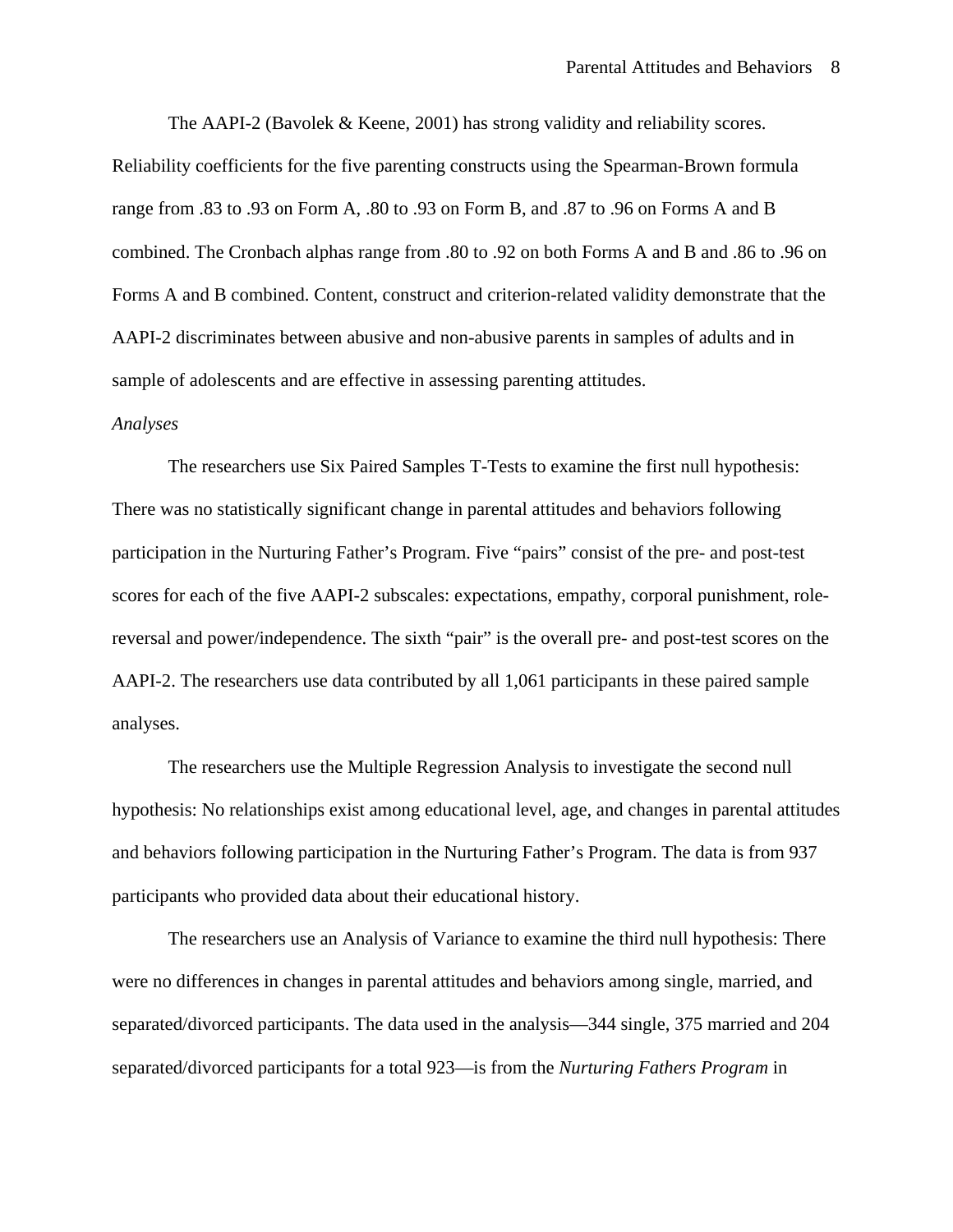Florida's Hillsborough and Sarasota Counties, the only programs to contribute data that include marital status information.

#### Results

 The authors discuss the results of the overall impact from participation in the Nurturing Father's Program and the impact by educational level, age and marital status.

*Parental Attitudes and Behaviors Following Participation in the Nurturing Father's Program* 

 The researchers use Six Paired Samples T-Tests to investigate any significant changes in the parental attitudes and behaviors for participants in the Nurturing Father's Program. All 1,061 participants contribute data to these analyses. The diversity in the participant pool is mostly within three groups with 637 (60%) white participants, 224 (21.1%) African-American, and 174 (16.5%) Hispanic participants, but does also include 10 (.9%) Asian/Pacific Islander, 7 (.7%) Native American and 3 (.3%) bi-racial participants. The results show somewhat equal representation between single participants (n=344, 32.4%) and married participants (n=375, 35.3%); additionally, there are 204 (19.2%) separated/divorced, 6 widowed (.6%), and 15 do not provide information  $(1.4\%)$ . The majority of participants  $(n=436, 41.1\%)$  report earning a high school diploma or equivalent (GED) and 218 (20.5%) report not achieving a high school diploma or equivalent. Of those participants who report achieving higher education levels, 138 (13%) report four-year college degree or higher, 65 (6.1%) report some college and 49 (4.6%) report associate college degrees or vocational training certificates; 155 (14.6%) participants do not provide educational information.

Results of the analyses conducted indicate that there are significant increases in all five of the AAPI-2 subscales (expectations, empathy, corporal punishment, role-reversal, power and independence) and in the overall AAPI-2 score (see Table 1). This suggests that participants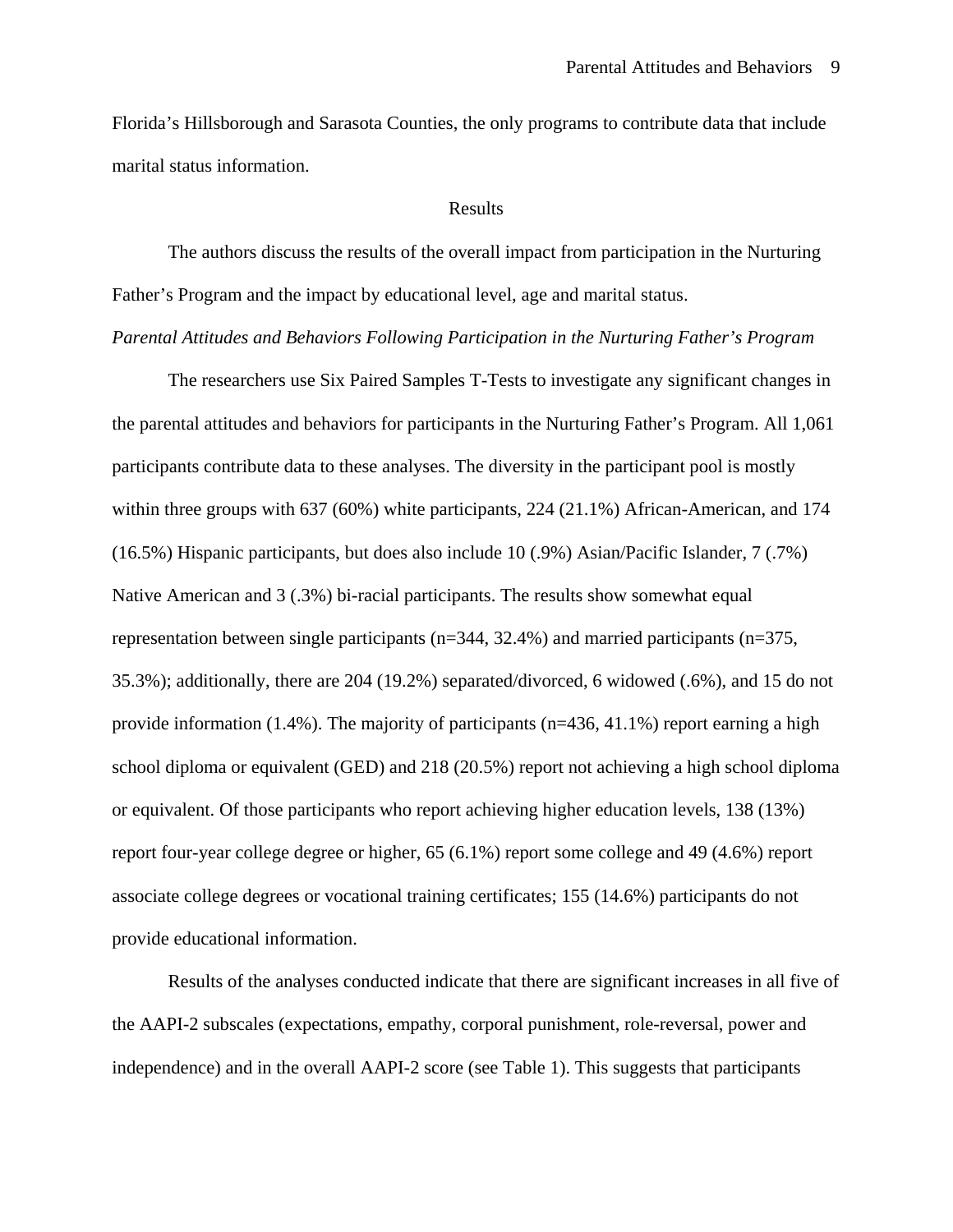improved their understanding of children's developmental capabilities, empathy towards children's needs, their use of alternative strategies to corporal punishment, their understanding and acceptance of their own needs and those of children and the value they place on children's need to feel empowered.

# *Educational Level, Age, and Changes in Parental Attitudes and Behaviors*

 The researchers use a multiple regression analysis to investigate if any relationships exist among educational level, age, and changes in parental attitudes and behaviors following participation in the Nurturing Father's Program. The two independent variables are the participants' age and the participants' educational level. The dependent variable is the mean difference between the overall pre-test and post-test scores on the AAPI-2 (DiffTotal). Table 2 presents the means, standard deviations, and correlations for the variables of interest. Out of the 1,061 participants in this study, educational level is not available for 155. The data from those 155 was not used and therefore, results in 937 participants contributing data to this analysis. The three primary racial groups that comprise the participants in this analysis are Caucasian (n=545, 60.2%), African-American (n=176, 19.4%), and Hispanic (n=166, 18.3%); other groups include Asian/Pacific Islander (n=8, .9%), Native American (n=6, .7%), Biracial (n=1, .1%) and Other  $(n=4, 0.4\%)$ . There are almost equal numbers of married individuals  $(n=358, 39.5\%)$  and single individuals (n=339, 37.45%), and 195 (21.5%) separated/divorced, 6 (.7%) widowed; no data exists for 8 (.9%). Most participants (n=436, 48.1%) report earning a high school diploma or equivalent and 218 (24.1%) report no high school diploma. There are 138 (15.2%) participants that indicate a four-year college degree, 49 (5.4%) report an associates degree or a vocational training certificate, and 65 (7.2%) report some college.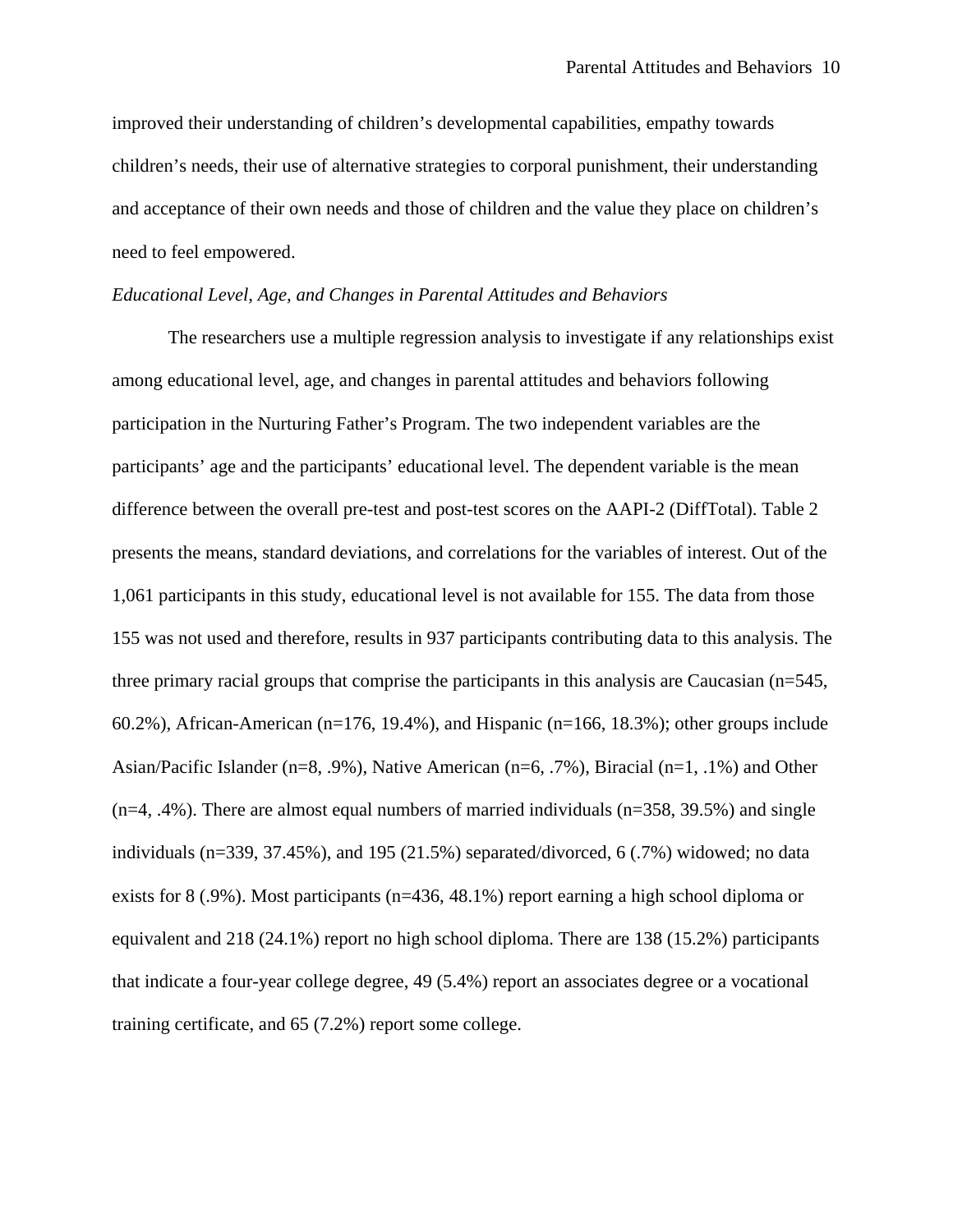When the results revealed that five apparent outliers identified with studentized residuals of 3.93, 3.55, 3.03, -3.20, and -4.24, the researchers conducted a sensitivity analysis in which the six outliers were temporarily dropped. Results of this analysis indicate that the six outliers did not have undue influence on the model  $\mathbb{R}^2$ . Additionally, a visual inspection of a plot of the model residuals versus the predicted outcomes suggests no violations of the regression analysis correct fit assumption, constant variance, or normality.

The model  $R^2$  of .010, reflecting the overall strength of relationship between the difference in the overall pre and post-test scores on the AAPI-2 and participants' age and educational level, is statistically significant at the .05 level (F=4.77, *F*[.05;2,903]=.097, p<.05). The adjusted  $\mathbb{R}^2$ , compensating for the positive bias in  $\mathbb{R}^2$ , is .008, reflecting a relatively small overall strength of relationship. Table 3 presents the effects of the education and age on changes in parental attitudes and behaviors (DiffTotal). Although the individual effects of educational level and age are significant, the results indicate that only .6% of the variance is explained by educational level and only 1.0% of the variance is explained by age. Although educational level is positively correlated with increased gains in parental attitudes and behavior, and age is negatively correlated with increased gains, the variance explains suggests that these population effects are not of practical importance.

# *Differences Among Single, Married, and Separated/Divorced Participants*

The researchers conducted an Analysis of Variance (ANOVA) to investigate the null hypothesis that there were no differences in changes in parental attitudes and behaviors among single, married, and separated/divorced participants. There are a total of 944 participants from the Nurturing Father's Programs from Hillsborough and Sarasota Counties (476 from Sarasota and 468 from Hillsborough). The researchers did not include the eleven participants who did not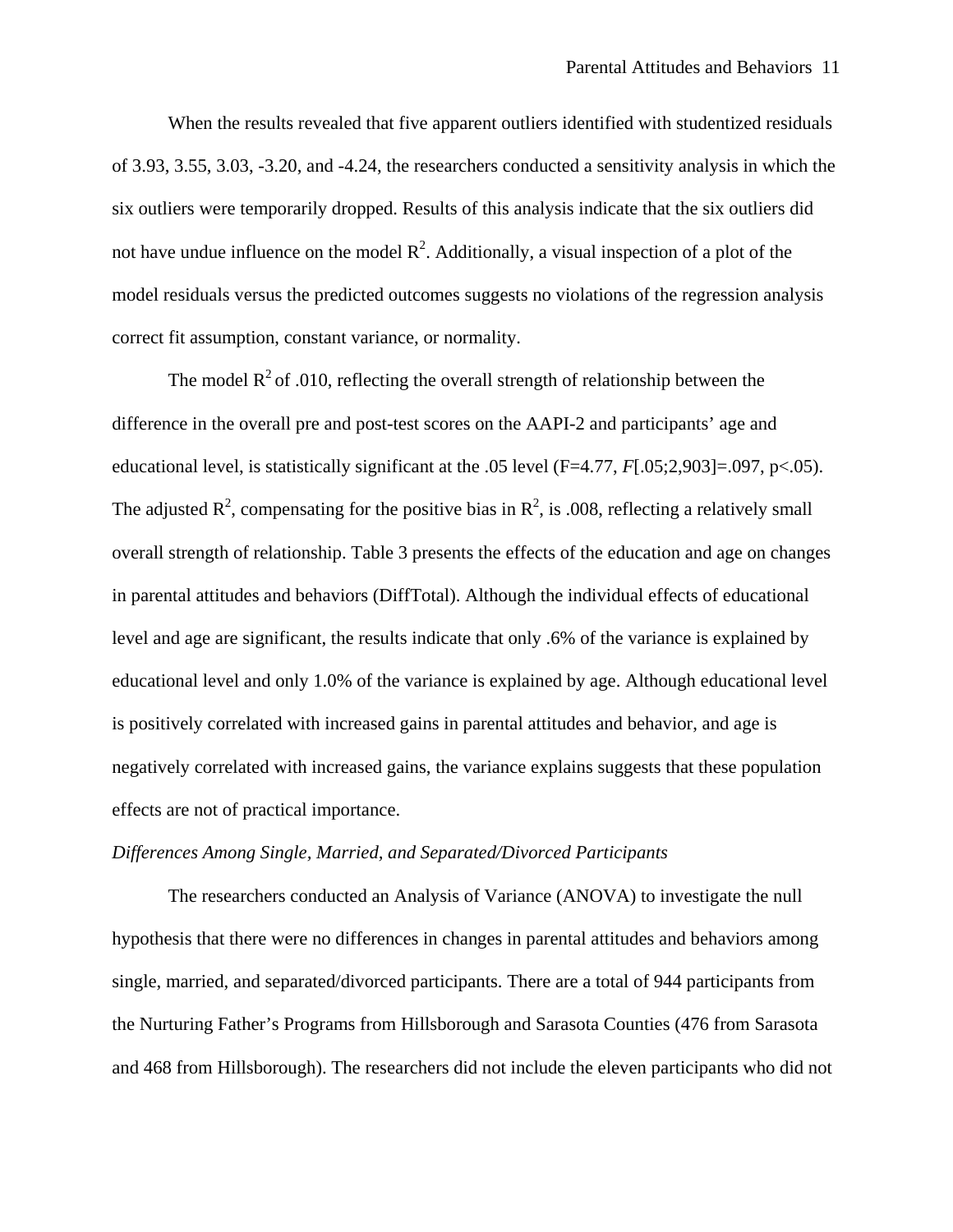provide marital status information in the analysis, leaving 923 participants that did contribute data. Of the 923 participants, 344 are single (37.3%), 375 are married (40.6%), and 204 are separated/divorced (22.1%). There are 558 (60.5%) Caucasian participants, 180 (19.5%) African-American, and 164 (17.8%) Hispanic participants. Smaller groups within the data include 9 (1.0%) Asian/Pacific Islander, 6 (.7%) Native American, 2 (.2%) Biracial and 4 (.4%) that indicate Other. High school graduates or equivalent comprise a large share of the participants with 377 (40.8%) individuals and there are 214 (23.2%) that indicate no high school diploma, 136 (14.7%) with four-year college degrees or higher, 49 (5.3%) with associates degrees or vocational training certificates, 64 (6.9%) with some college, and 31 (3.4%) who do not indicate their educational level.

Results of the Analysis of Variance indicate that a significant difference exists between the groups and the overall mean  $(F(2,922)=3.28, p>0.05)$ . A Tukey HSD post-hoc analysis that examines which groups differed indicates that there is a significant mean difference  $(p<.05)$ between the married (m=7.14) and separated/divorced (m=5.54), however, the differences between single and married along with single and separated/divorced are not significant. This suggests that married individuals demonstrate greater amounts of positive change in their parental attitudes and behaviors than do separated/divorced participants. See Table 4.

# Discussion

Quality fathering programs do have a strong potential to increase the parental attitudes and behaviors of its participants. The Nurturing Father's Programs that the authors evaluate in this study prove successful in increasing the parental attitudes and behaviors of participants in all five constructs and in the overall score of the AAPI-2. The Nurturing Father's Program targets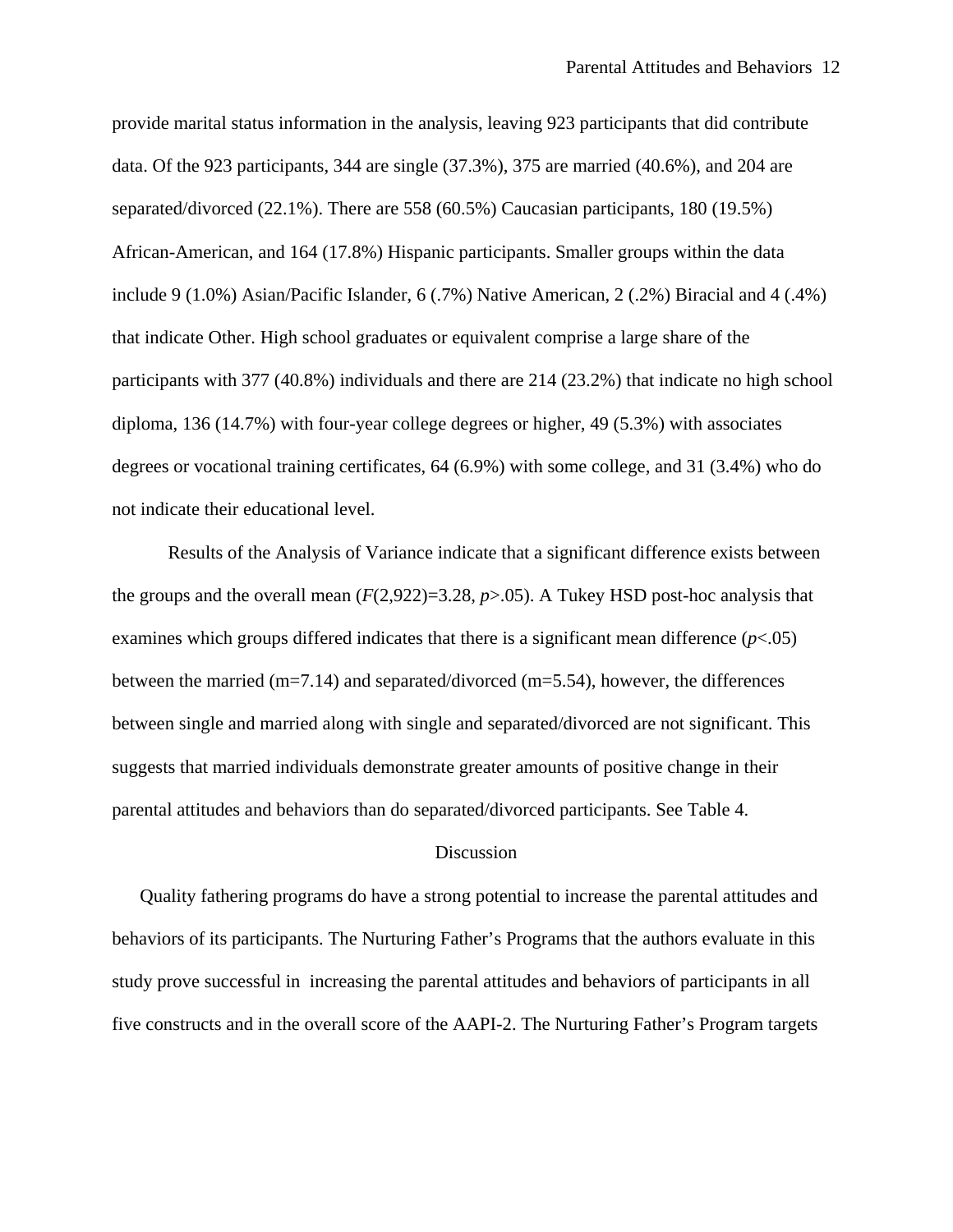key parental behaviors and beliefs and its structure and content helps to evoke positive changes and serves as an effective model for other programs.

The results of this study also show a positive improvement in parental attitudes and behaviors that are known to contribute to child abuse and neglect and improve parental attitudes and behaviors that contribute to higher self-esteem and psychological well-being in children (Bavolek & Keene, 2001). Findings indicate that father involvement can also be a proactive solution to many of the issues that affect children and clearly demonstrate that the positive relationship that a father fosters with his children greatly enhances the overall well-being of those children. These results engender other questions about the father's role as nurturer for future study: When is it most effective for a father to participate in a program like the Nurturing Father's Program? What is the overall effectiveness of such programs in fostering long-term healthy relationships between fathers and their children?

The results indicate that the participants in this study also improve their understanding of children's developmental needs; show an increase in empathy, understanding and acceptance of children's needs; and place more value on empowering children. These factors improve the quality of the relationship between a father and his children that Lamb identifies (1987). These factors solidify that it is not the mere presence of a father, but the quality of interaction that makes the difference.

The educational level of the participants in this study correlates positively with gains in parental attitudes and behavior constructs; the more educated fathers show greater gains. Future research could explore the possibility that because these fathers have more experience working through a program, they can be more successful in adopting new skills this program offers than the less-educated fathers. The participants' age, however, shows a negative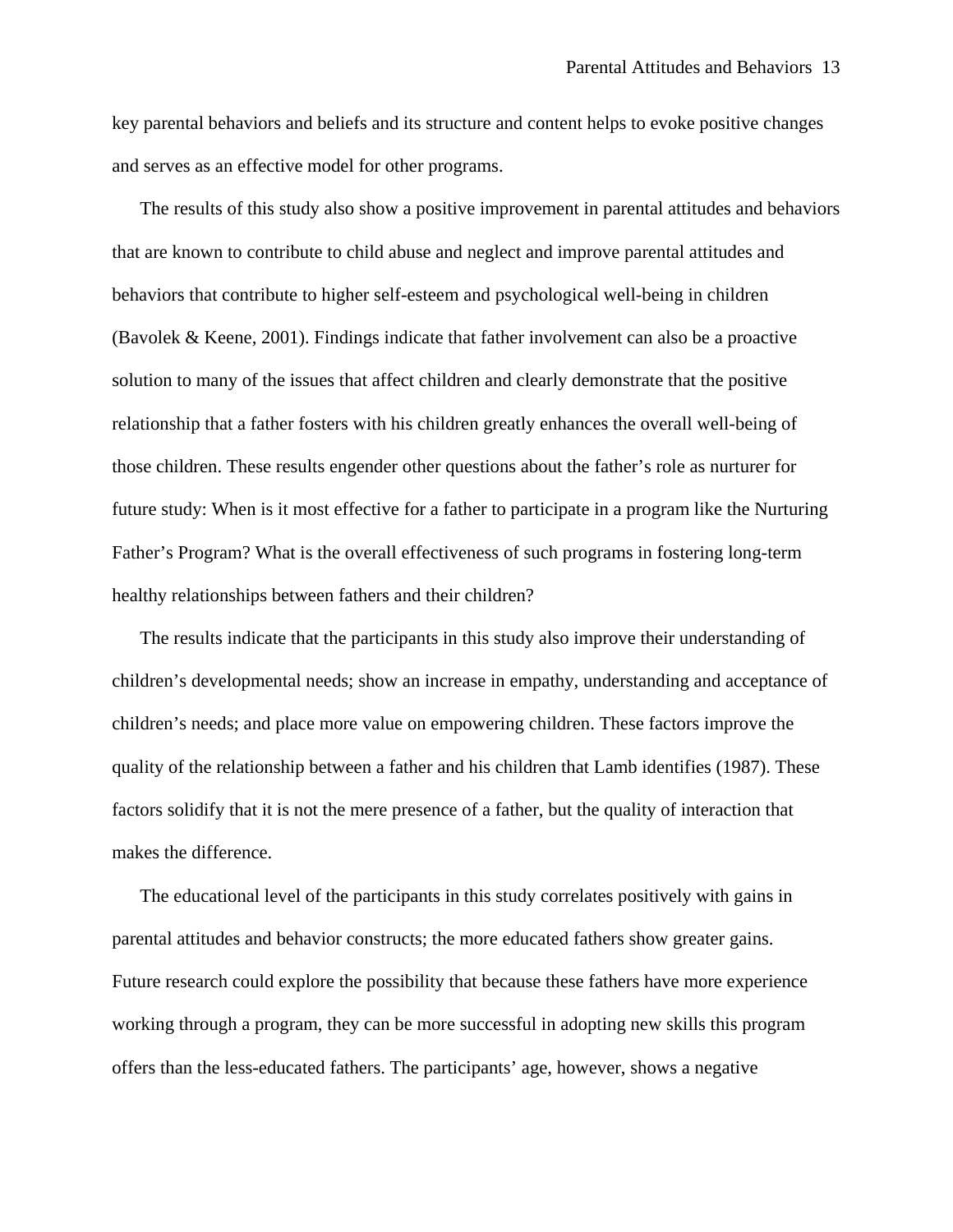correlation to the gains made and married fathers demonstrate greater gains than fathers who are separated or divorced. These findings suggest targeting newly married men or fathers with a newborn child. A six-to-twelve month evaluation with a control group of divorced or separated fathers is another possibility for future research. Counselors could use the information to expand research and assist clients to increase their parenting skills to avoid detrimental issues that arise in custody proceedings.

The authors believe that continued use of the Nurturing Father's Program and continued evaluations of this program will no doubt further interventions and outcomes with fathers, children, and families.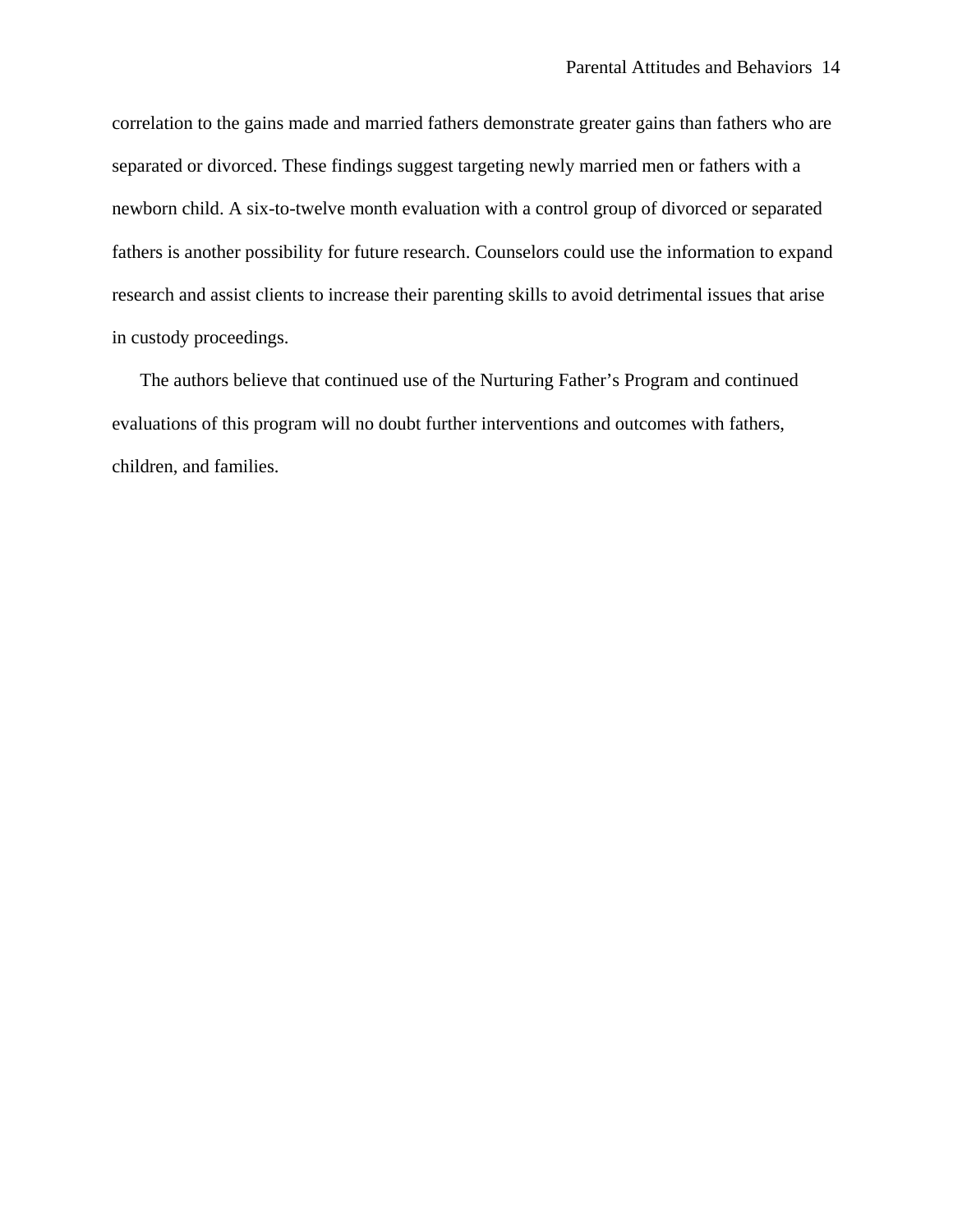#### References

- Allen, S.M., & Hawkins, A.J. (1999). Maternal gatekeeping: Mothers' beliefs and behaviors that inhibit greater father involvement in family work. *Journal of Marriage and the Family, 61*, 199-212.
- Amato, P.R. (1994). Father-child relations, mother-child relations, and offspring psychological well-being in early adulthood. *Journal of Marriage and the Family, 56*, 1031-1042.
- Bavolek, S.J., & Keene, R.G. (2001). *Adult-Adolescent Parenting Inventory (AAPI-2): Professional Norms*. Asheville, NC: Family Nurturing Center.
- Biller, H.B., & Kimpton, J.L. (1997). The father and the school-aged child. In M.E. Lamb (Ed.), *The role of the father in child development* (143-163). New York: John Wiley.
- Black, M.M., Dubowitz, H., & Starr, R.H.(1999). African American fathers in low-income, urban families: Development, behavior and home environment of their three-year-olds. *Child Development, 70*, 967-978.
- Bowlby, J. (1969). Attachment and loss (Vol.1). New York: Basic Books.
- Bronfenbrenner, U. (1979). *The ecology of human development: Experiments by nature and design*. Cambridge: Harvard University Press.
- Cabrera, N., Tamis-LeMonda, C., Bradley, R., Hofferth, S., & Lamb, M. (2000). Fatherhood in the Twenty-First Century. *Child Development*, *71*(1), 127-136.
- Day, R., & Lamb, M.E. (Eds.) (2004). *Conceptualizing and measuring father involvement*. Mahwah, NJ: Erlbaum.
- DeKleyn, M., Speltz, M.I., & Greenberg, M.T. (1998). Fathering and earling onset conduct problems: Positive and negative parenting, father-son attachment, and the marital context. *Clinical Child and Family Psychology Review, 1*, 3-21.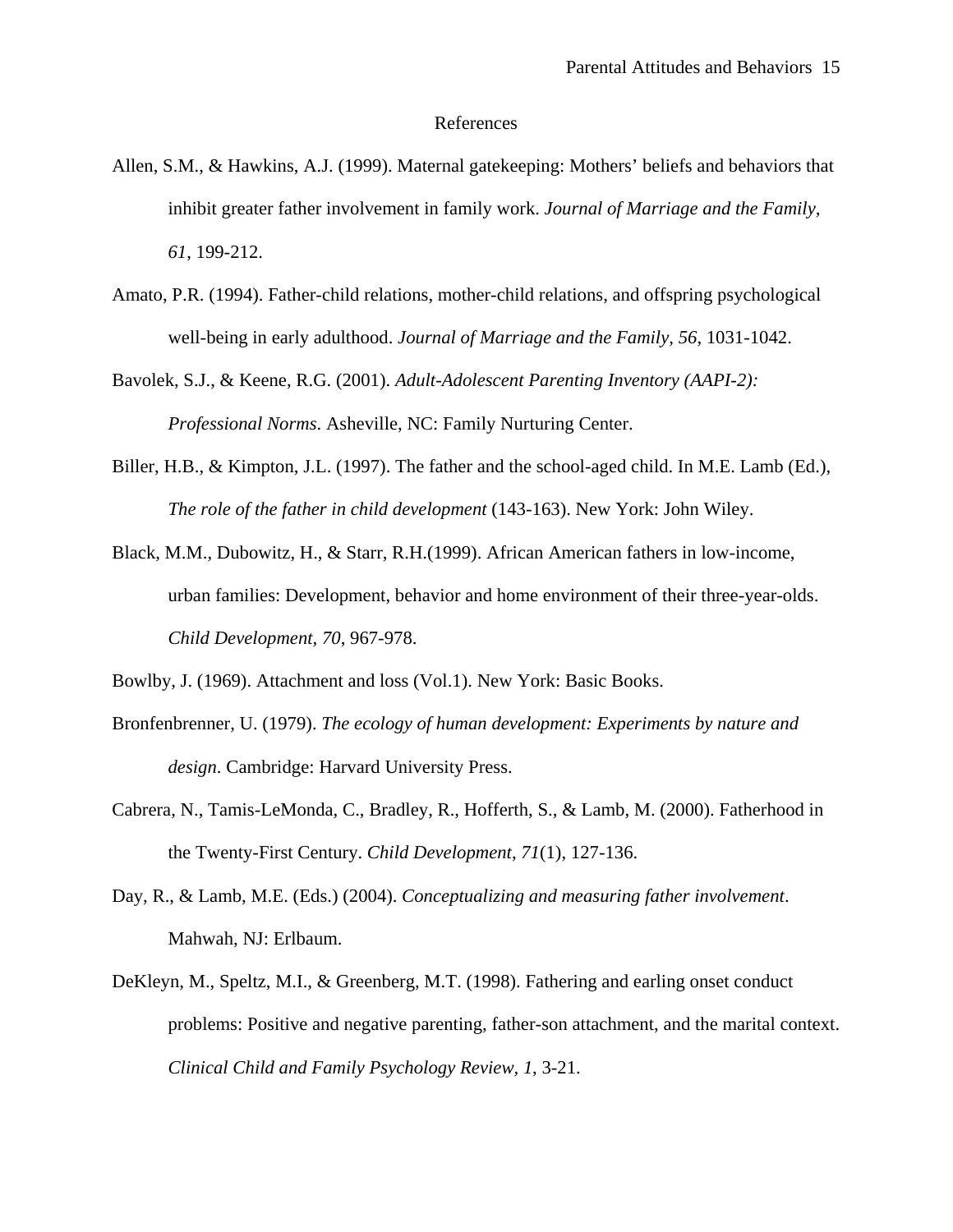- Dubowitz, H., Black, M., Cox, C., Kerr, M., Litrownik, A., Radhakrishna, A., English, D., Schneider, M., Runyan, D. (2001). Father involvement and children's functioning at age 6 Years: A Multisite Study. *Child Maltreatment*, *6*(4), 300-309.
- Flouri, E. & Buchanan, A. (2002). Father involvement in childhood and trouble with the police in adolescence. Findings from the 1958 British Cohort. *Journal of Interpersonal Violence, 17*(6), 689-701.
- Flouri, E., Buchanan, A. (2002). Life satisfaction in teenage Boys: The moderating role of father involvement and bullying. *Aggressive Behavior*, 28, 126-133.
- Fuller, B., Holloway, S., & Liang, X. (1996). Family selection of child-care centers: The influence of household support, ethnicity, and parental practices. *Child Development, 67*, 3320-3337.
- Henley, K., & Pasley, K. (2005). Conditions affecting the association between father identity and father involvement. *Fathering, 3*(1), 59-80.
- Hofferth, Sandra. (2003). Race/ethnic differences in father involvement in two parent families. *Journal of Family Issues*, *24*(2), 185-216.

Lamb, M.E. (1987). *The father's role: Cross-cultural perspectives*. Hillsdale, NJ: Erlbaum.

- Lewis, C. (1997). Fathers and child development: An introductory overview and guide. In M.E. Lamb (Ed.), *The role of the father in child development* (229-266). New York: John Wiley.
- Palkovitz, R. (1997). Reconstructing "involvement": Expanding conceptualizations of men's caring in contemporary families. In A.J. Hawkins & D.C. Dollahite (Eds.), *Generative fathering: Beyond deficit perspectives* (200-216). Thousand Oaks, CA: Sage.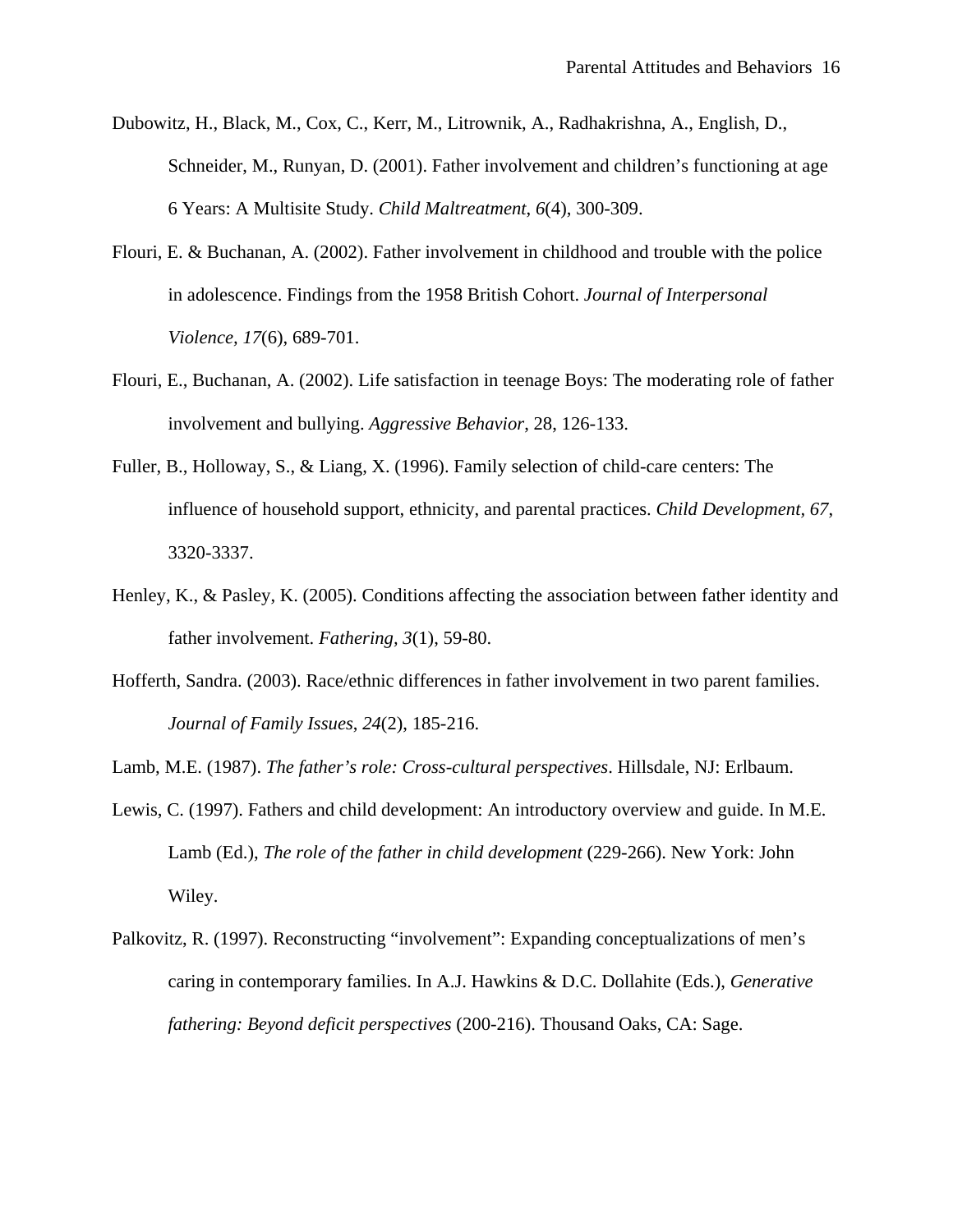- Palkovitz, R. (2002). Involved fathering and child development: Advancing our understanding of good fathering. In C.S. Tannis-LeMonda & N. Cabrera (Eds.), *Handbook of further involvement: Multidisciplinary perspectives* (119-140). Hillsdale, NJ: Lawrence Erlbaum Associates.
- Perlman, M. (1998). *The Nurturing Father's Program: Developing attitudes and skills for male nurturance*. Sarasota, FL: Center for Growth and Development, Inc.
- Pleck, J.H. (1997). Paternal involvement: Levels, sources, and consequences. In M.E. Lamb (Ed.), The role of the father in child development (pp66-103). New York: John Wiley.
- Rohner, R.P. (1998). Father love and child development: History and current evidence. *Current Directions in Psychological Science, 7(5)*, 157-161.
- Schwartz, S., & Finley, G. (2005). Fathering in intact and divorced Families: Ethnic differences in retrospective reports. *Journal of Marriage and Family 67*, 207-215.
- Schoppe-Sullivan, S.J., McBride, B.A., Ho, M.R. (2004). Unidimensional verses multidimensional perspectives on father involvement. *Fathering 2(2),* 147-163.
- Webster-Stratton, C. (1996). Early onset conduct problems: Does gender make a difference? *Journal of Consulting and Clinical Psychology, 64,* 54-551.
- Wood, J., & Repetti, R. (2004). What gets dad involved? A longitudinal study of change in parental child caregiving involvement. *Journal of Family Psychology, 18(1)*, 237-249.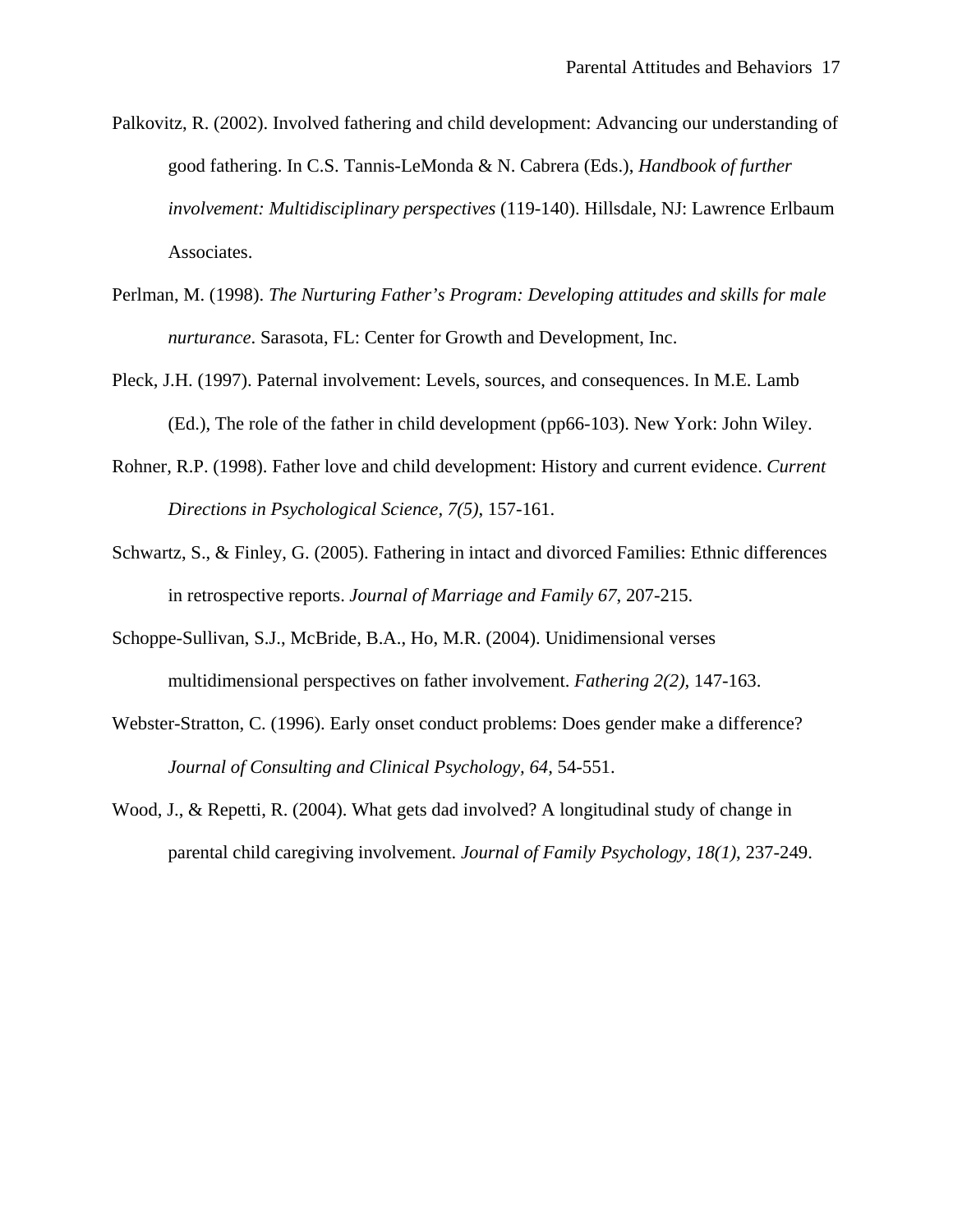Table 1: Parental Attitudes and Behaviors Following Participation in the Nurturing Father's

Program

| <b>VARIABLES</b>           | N    | <b>Mean</b>       | <b>SD</b> | <b>T-Score</b> | Sig. |  |
|----------------------------|------|-------------------|-----------|----------------|------|--|
|                            |      | <b>Difference</b> |           |                |      |  |
| <b>Expectations</b>        | 1061 | $-1.37$           | 2.18      | $-20.46$       | .000 |  |
| <b>Empathy</b>             | 1061 | $-1.35$           | 2.21      | $-19.95$       | .000 |  |
| <b>Corporal Punishment</b> | 1061 | $-1.28$           | 1.84      | $-22.69$       | .000 |  |
| <b>Role Reversal</b>       | 1061 | $-1.34$           | 2.07      | $-21.14$       | .000 |  |
| Power & Independence       | 1061 | $-.87$            | 2.21      | $-12.89$       | .000 |  |
| <b>Overall Score</b>       | 1061 | $-6.22$           | 7.36      | $-27.51$       | .000 |  |

Table 2: Means, Standard Deviations, and Correlations for  $2<sup>nd</sup>$  Null Hypothesis (N=937)

|                           |                  | <b>Correlations</b> |       |  |
|---------------------------|------------------|---------------------|-------|--|
|                           | <b>DiffTotal</b> | <b>Education</b>    | Age   |  |
| <b>DiffTotal</b>          | 1.00             |                     |       |  |
| <b>Education</b>          | $.076*$          | 1.00                |       |  |
| <u>Age</u>                | .048             | $.238**$            | 1.00  |  |
| <b>Mean</b>               | 6.37             | 2.68                | 33.98 |  |
| <b>Standard Deviation</b> | 7.54             | 1.65                | 9.25  |  |
| .                         |                  |                     |       |  |

\**p*<05, \*\**p*<.01

Table 3: Summary of Multiple Regression Analysis for Education and Age on DiffTotal

| <b>Variables</b> | <b>Effect</b><br>Estimate | <b>Unstandardized</b><br><b>Coefficients b</b> | SЕ |      | $\mathbf{R}^2$ |
|------------------|---------------------------|------------------------------------------------|----|------|----------------|
| Education        | 7.52                      | 42                                             |    | .007 | .006           |
| Age              | 7.51                      | $-.06$                                         |    | .039 | .010           |
| .<br>$\sim$      | $\sim$ $\sim$ $\sim$      |                                                |    |      |                |

Adjusted  $R^2$  = .008